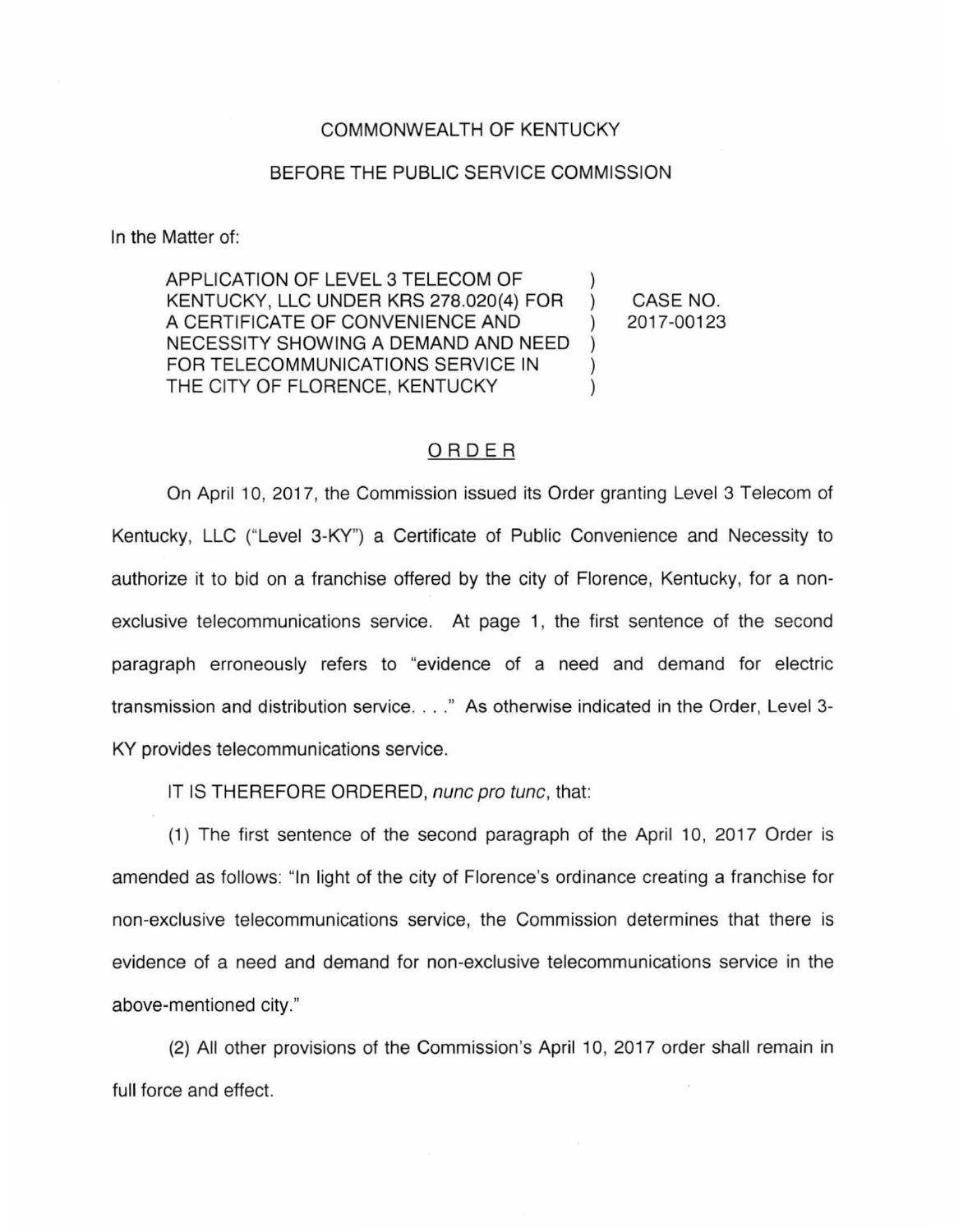By the Commission



ATTEST: atheres **Executive Director**